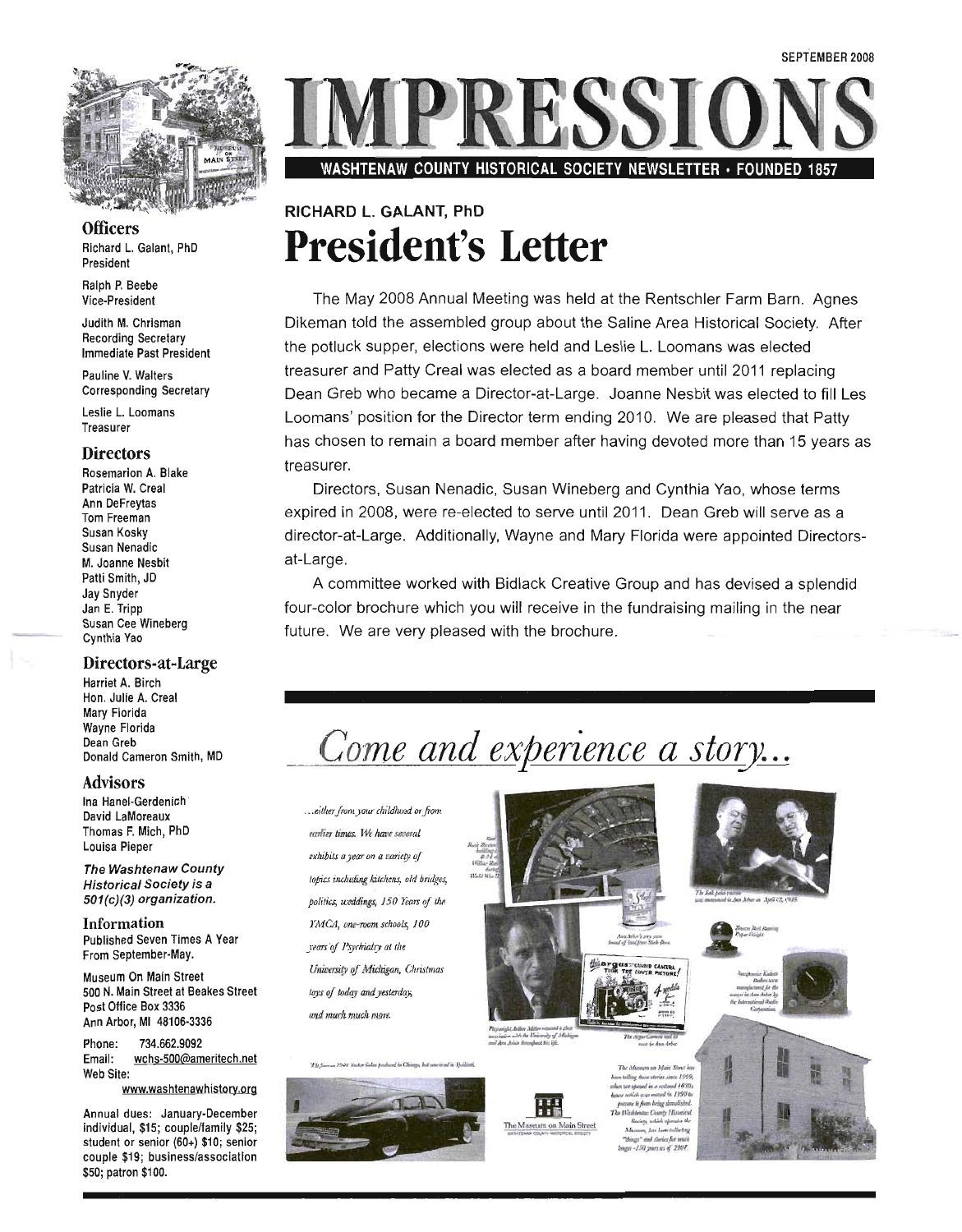## **JUNE 2007 - MAY 2008 Resolutions**

**At the 2008 Annual Meeting of the Washtenaw County Historical Society the following resolutions were adopted:** 

#### **WHEREAS:**

(person / company) contributed / donated / served the Washtenaw County Historical Society

#### **BE IT RESOLVED:**

That we express our sincere thanks and the members of the Society do thank you for your interest.

> Sincerely, Richard L. Galant, President

| Storage of WCHS Artifacts:  Sweepster, Inc., Philip Jenkins<br>and Donald Socks                                    |                                                                                                                                  |  |
|--------------------------------------------------------------------------------------------------------------------|----------------------------------------------------------------------------------------------------------------------------------|--|
|                                                                                                                    | Programs:  Ralph Beebe, chair and WCHS vice president                                                                            |  |
|                                                                                                                    | Sept. 2007: "Another Ann Arbor - African Americans"<br>Carol Gibson at David Byrd Center, 3216 Lohr Rd, 48108                    |  |
| Oct. 2007:                                                                                                         | "Un-Built Buildings at the University of Michigan"<br>Fred Mayer at University Commons, Asa Gray Drive,<br>48105                 |  |
| Nov. 2007:                                                                                                         | "Art in Washtenaw Cemeteries"<br>Wystan Stevens at Ypsilanti District Library on<br>Whitaker Rd., 48197                          |  |
| Feb. 2008                                                                                                          | "Ann Arbor Buildings and Architecture"<br>Anita Toews at Cobblestone Farm Barn, 48108                                            |  |
| Mar. 2008                                                                                                          | "Working Women's History Prior to 1918<br>Susan Nenadic at Ann Arbor District Library, 48104                                     |  |
| Apr. 2008                                                                                                          | "The Restoration of St Helena Lighthouse with Scout<br>Troop 4"<br>Dick Moehl at Glacier Hills Community - Hanson<br>Room, 48105 |  |
| May 2008                                                                                                           | WCHS's Annual Meeting at Rentschler Farm Barn,<br>48176                                                                          |  |
| Thanks to our 2008 Annual Meeting Host: Saline Area Historical Society                                             |                                                                                                                                  |  |
|                                                                                                                    |                                                                                                                                  |  |
|                                                                                                                    | Judy Chrisman, Lillian Ferguson                                                                                                  |  |
|                                                                                                                    |                                                                                                                                  |  |
| Lawn sprinkling system:  Dick Stein and Genastar Co.                                                               |                                                                                                                                  |  |
| C. Edward Wall and Pierian Press                                                                                   |                                                                                                                                  |  |
|                                                                                                                    |                                                                                                                                  |  |
| <b>Exhibits:</b>                                                                                                   |                                                                                                                                  |  |
| Sesquicentennial Exhibit Sesquicentennial Committee<br>Christmas Lights, Ornaments & Trees  Alice Cerniglia & crew |                                                                                                                                  |  |
|                                                                                                                    |                                                                                                                                  |  |

#### **Docents:**

Rosemarion Blake Judy Chrisman Ralph Beebe Susan Wineberg Ann DeFreytas Jay Snyder Tom Freeman Dean & Linda Greb Sue Kosky Dick Galant Pauline Walters Susan Nenadic

**Impressions DesignlLayout:**  Deb Royal

**Impressions Editor:**  Patti Smith

#### **Sesquicentennial Committee:**

Sue Kosky, chair Ralph Beebe Tom Freeman Cynthia Yao Susan Nenadic Ann DeFreytas Patti Creal Susan Wineberg Patricia Pooley Trudy Bulkley Karen K. O'Neal Alice Cerniglia Pauline Walters Jay Snyder Rosemarion Blake Dick Galant Judy Chrisman

## **Thank You!**

**to The Ann Arbor News for donating seven months' worth of paper**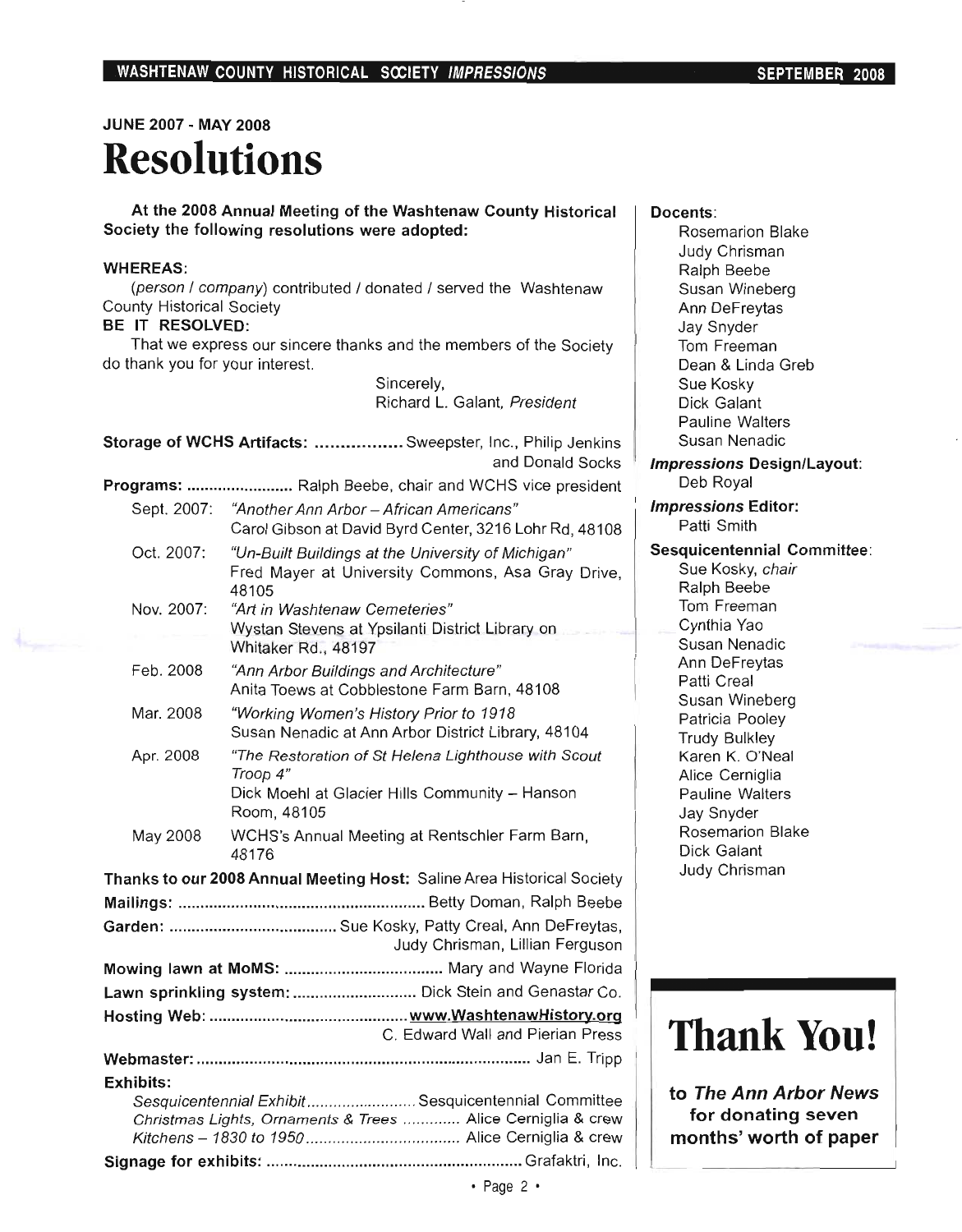#### WASHTENAW COUNTY HISTORICAL SCCIETY IMPRESSIONS SEPTEMBER 2008

## THE SUMMER EXHIBITION: **Tying the Knot - Weddings**



The gown on the left was worn by Eunice Fitea, the bride of Fielding H. Yost. They were married in 1905 and honeymooned in Cuba. The two piece dress in the center was worn by Lois Burnett Hiscock in 1883 and the gown in the far corner was that of Charlotte Haas Sallade - 1945.



The bridal gown of Ella Travis, bride of Junius Beal, 1898. The gown in the center was her going away dress. The tandem bicycle in the foreground was a wedding gift from Junius to his bride.



In 1925, Dama Godfrey married Cecil Creal in the 114 East Kingsley Godfrey home. Visitors to the exhibition could stand beside the gown and view the Godfrey home where the marriage took place.



The gown at the top of the stairs was worn by Martha Warner, bride of James Campbell, in 1905.

The wedding exhibition has closed. The gowns have been packed away awaiting another event. The cake and cake toppers on loan have been returned. Even the bicycle-built-for-two has been relegated to its off-site storage. But memories and stories of weddings across the years remain.

Museum visitors were surprised that 19<sup>th</sup> century brides did not usually wear white and shocked that the average wedding today costs \$30,000. They added to the list of movies featuring weddings, left their own wedding details for future generations and voted for their favorite dress in the exhibition. While every dress received at least one vote, the ivory lace gown worn by the bride of Fielding H. Yost was the winner.

Two guests left a note in the ballot box saying they "had a better time here than at the Manhattan Transfer or at the Purple Rose." Thank you ladies. Many thanks to all who helped us "tie the knot" successfully.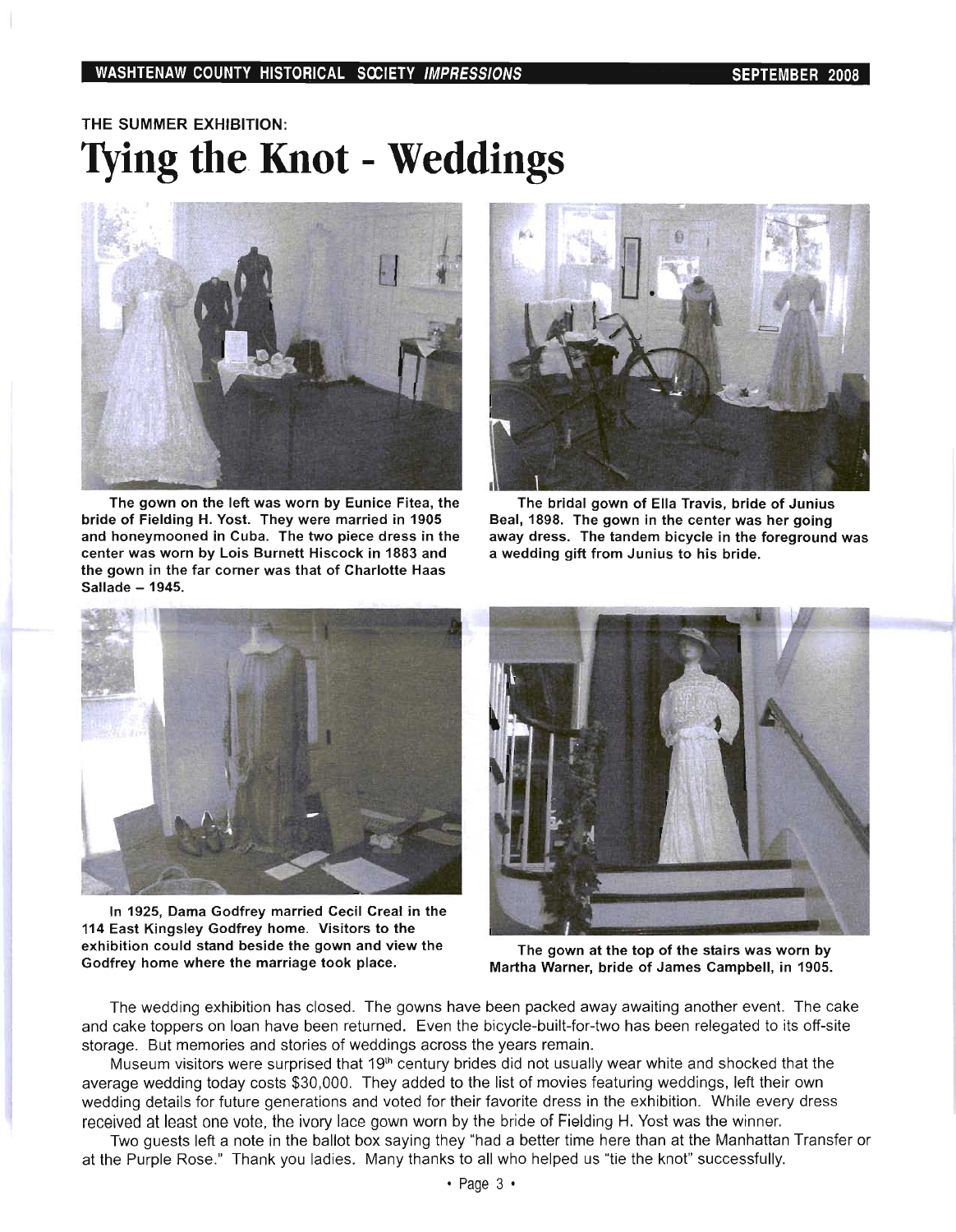## The Ann Arbor YMCA from 1858 to 2008: Serving the Ann Arbor Community for 150 Years

The Ann Arbor YMCA will celebrate 150 years of community service with an historical display at the Washtenaw County Historical Society's Museum on Main Street starting Wednesday, September 17, 2008. The YMCA's collection of photographs, documents, memorabilia and video interviews with local citizens traces the start of the first YMCA by University of Michigan students to the Ann Arbor YMCA of today.

One of the oldest organizations in Ann Arbor, the YMCA initially served as a place where male students could meet to socialize and hold Bible studies. Over time, the YMCA merged with the Young Women's Christian Association (YWCA) to form an organization where men, women and children of all ages, races, incomes and religions enjoy a variety of recreational programs.

### The YMCA exhibit is organized into three distinct areas:

History and Mission of the YMCA in Ann Arbor depicts the founding of the YMCA by university students in 1858 and opening of Lane Hall by the UM-YMCA in 1917. Lane Hall was funded in part by John D. Rockefeller and named for Judge Victor Lane (1852-1930), a Circuit Court judge in Adrian Michigan from 1888-1897 and University of Michigan law professor from 1897-1928. Lane served as president of the University YMCA for many years.



Lane Hall, undated

In 1892, the City YMCA was chartered and eventually housed in a new building on North Fourth Avenue from 1904-1959. The exhibit also shows photographs and original documents for the YWCA, which was founded in Ann Arbor in 1894 and eventually housed in the Christian Mack residence on South Fourth Avenue from 1913 to 1959. The YWCA provided rooms, an employment bureau and classes for young women.

Wendell Lyons (1916-1986), Executive Secretary of the YMCA from 1951- 1963, was the architect of the movement to merge the Ann Arbor YMCA and YWCA. During the early 1950s the boards of directors of both the YMCA and YWCA recognized the need for new buildings for their respective organizations, and they decided to legally merge into one organization in 1956. The idea of combining these boards was innovative for its time and resulted in the new merged organization being disaffiliated with the National Board of the YWCA.

James (1886-1957) and Verna (1900-1978) Parker were instrumental in the history of the merger of the YM and YWCA in the 1950s. Prior to the YM-YWCA merger, James was Chairman of the Building Committee. He headed the fundraising campaign in 1956 that raised over \$1,000,000 within a seven-week period. James Parker did not live to see the new building become a reality; he died in 1957. Verna Parker served in many capacities as a board member of the YWCA. She was president of the board of the merged YM-YWCA from 1956-1959.

Known first as the YM-YWCA and later as the Ann Arbor Y, the new building opened in 1960. The YMCA on South Fifth Avenue was renovated four times and added onto twice between 1959 and 2005. The many transitions in this building were the result of attempts to accommodate social trends of the last 40 years, including an increased emphasis on families, fitness and organized activities.



**NISERK KENNIST** 

Milt Kemnitz (1911-2005), local artist, political activist and Ann Arbor YMCA member, painted and drew numerous scenes around Ann Arbor. His paintings, including "Children of the YMCA" and ink drawings of the YMCA's class catalog covers from the late 19805 (1986 and 1988) will be on display.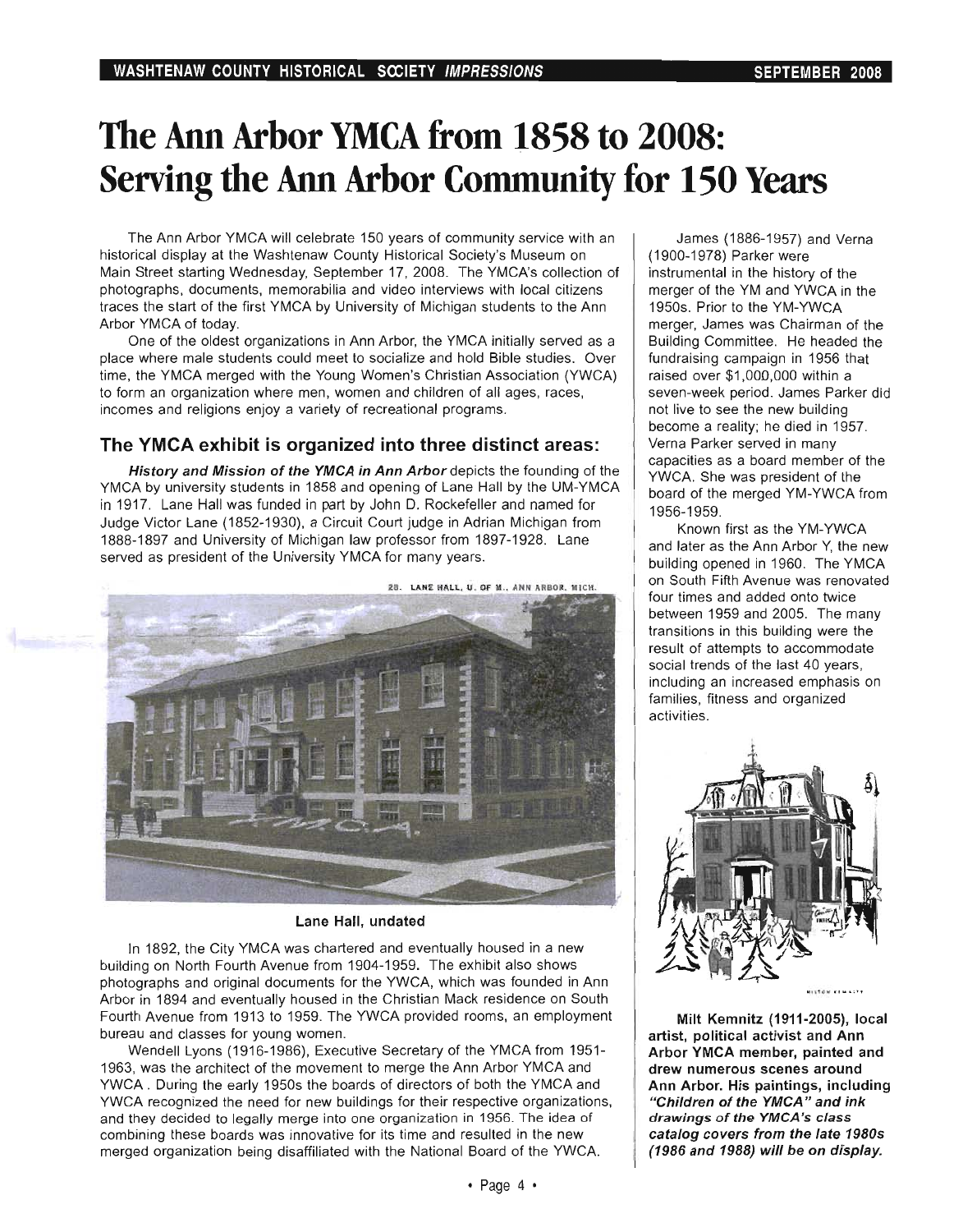

Hattie A.T. Crippen (1863- 1955) was the daughter of Methodist Minister John W. Crippen (1833-1909) and Esther Crippen (1838-1916). Both Hattie and her mother were charter members of the Ann Arbor chapter of the YWCU (later YWCA). They attended the first meeting of the YWCA in 1894, and Hattie became the first president of the Ann Arbor association shortly thereafter. It was a position that she held for five years. "During the first years the activities consisted largely of evening classes in the three R's for those whose schooling had been curtailed by economic necessity, of social good times, and of homelike hours of worship on Sunday afternoons. " City directory listings from 1888-1892 show that Hattie was a teacher before the organization was formed; she continued to teach throughout her term at the YWCA. After her parents' death, Hattie continued to live in the family home on Ann Street, taking in boarders. She never married. Hattie died in Saline on December 26, 1955. She is buried alongside her parents at Forest Hill Cemetery in Ann Arbor. Hattie's notes for teaching English grammar and a lecture on the history of tea are among the items that will be on display at the exhibit.

Spirit, Mind, Body: Programs at the YMCA displays memorabilia from the YMCA's sports and fitness programs, including basketball and volleyball items. Volleyball, which was invented at the Holyoke, Massachusetts YMCA in 1895 by instructor William Morgan, was a mix of basketball, tennis and handball, originally called "mintonette". The name "volleyball" came into use in 1896 during an exhibition at the International YMCA Training School in Springfield, Massachusetts, to describe how the ball went back and forth over the net. In 1922, YMCAs held their first national championship in the game. This championship became the U.S. Open in 1924, when non-YMCA teams also competed.

Viggo Nelson (1895-1971) introduced competitive volleyball to Ann Arbor. He was inducted into the Volleyball Hall of Fame in the late 1990s. Viggo served as YMCA General Secretary in Ann Arbor (1919-1931/1934/1936). He was also the Camp Birkett Boys Work Secretary in 1920 and Camp Director (1921-1922.)



#### Camp Birkett, August 1943

Character Values and Youth Development: Summer Camps features displays from the Ann Arbor YMCA's summer camps, including Camp Birkett, Camp Takona and Camp AI-Gon-Quian.

Camp Birkett is the oldest organized camp in Washtenaw County. Thomas Birkett of Dexter deeded the property, which consists of 11 acres of woods and lake frontage on the east shores of Silver Lake, to the City YMCA in 1914. In 1920, the camp was gifted to the Ann Arbor YMCA, and from 1922 to 1933, the local Kiwanians upgraded the waterfront and built sleeping lodges, a handicraft cabin, a tennis court, and a sanitary system. Originally an all-boys camp, Birkett became a co-ed day camp after the merger of the YMCA and the YWCA in 1959.

Camp Takona, located in Grass Lake near Chelsea, was an all-girls camp owned by the YWCA. The camp first held six-week sessions for up to 40 girls ages 10-16 years old. Each summer the camp held an extra session to enable underprivileged children from the Family Welfare Bureau to take part in recreational and social activities. By the mid-1950s, the camp had both a residence program for girls ages 9-13 and a day camp program for younger girls ages 6-9. In 1972, the Ann Arbor Community Center purchased Camp Takona from the YM-YWCA.

Camp AI-Gon-Quian, located on Burt Lake in northern Lower Michigan, has been in operation since 1926. It began as an all-boys camp run by Herb Twining. The YMCA acquired Camp AI-Gon-Quian in 1968 from Herb Twining's family, and the camp became co-ed in 1969. The camp remains a "... second and never-forgotten home to many." Its 150 acres include wooded areas and shoreline for activities such as swimming, sailing, canoeing, horseback riding, arChery, nature study, crafts, and sports.

The Ann Arbor YMCA's 150<sup>th</sup> anniversary exhibit runs from Wednesday, September 17-Saturday, November 22, 2008.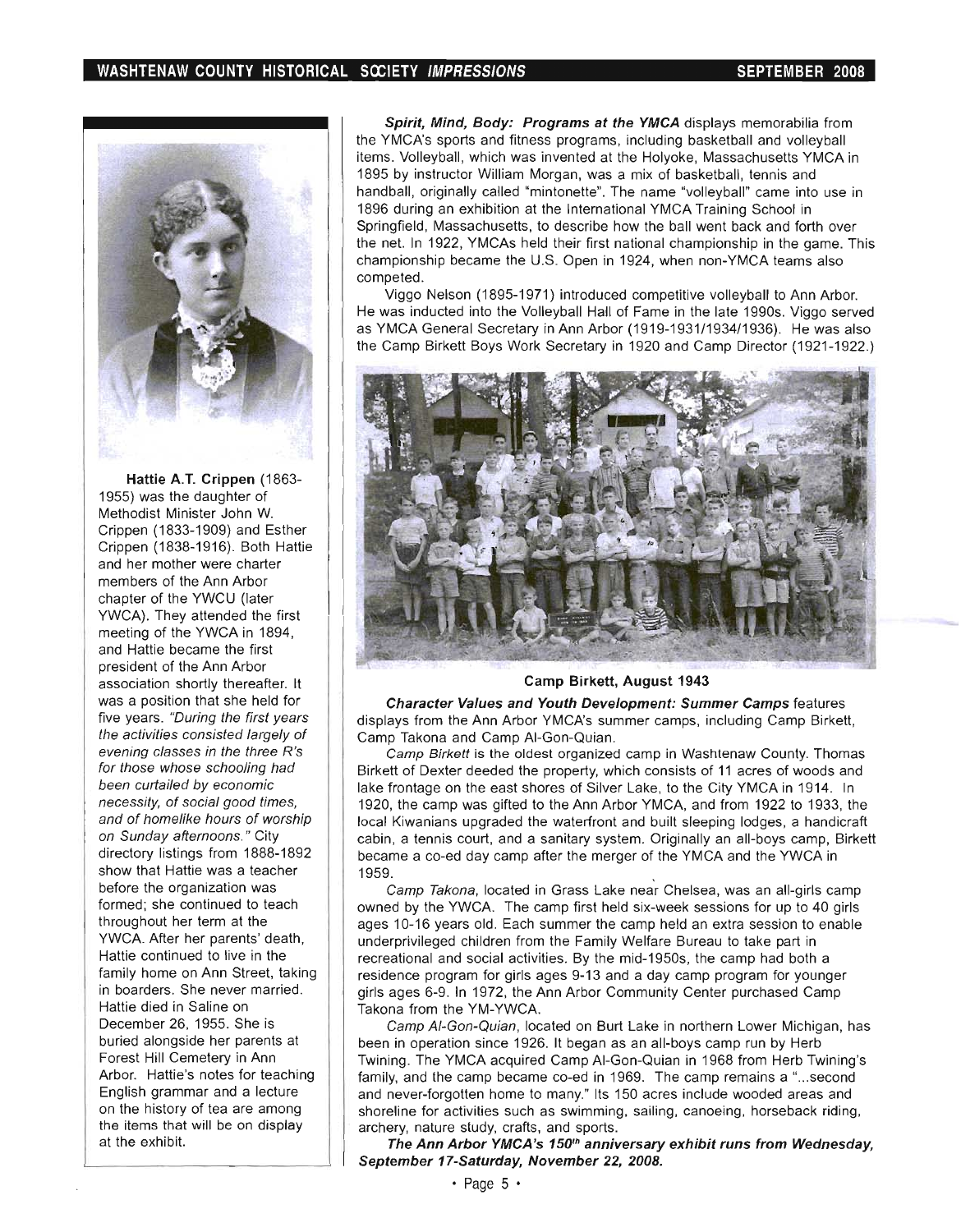# **Upcoming Events**

### Dexter Area Historical Society and Museum

3443 Inverness, Dexter, MI 48130 (734) - 426-2512

eMail: dexmuseum@aol.com Annual Holiday Bazaar:

Saturday, December 6 from 9AM to 4PM

Annual Christmas Sing: Friday, December 12 at 7 PM

### Saline Area Historical **Society**

Wednesday, September 17 UNDERGROUND RAILROAD

with Carol Mull at the Saline Senior Center 7 p.m. Free. Everyone welcome. eMail: SalineHistory@verizon.net Web: www.SalineHistory.org

The Senior Center is on the back side of Saline Middle School on Maple Road in Saline. Green and white signs in the parking lot provide directions to the Senior Center door.

#### Sunday, October 12 THE DARK SIDE OF SALINE'S OAKWOOD CEMETERY

with Bob Lane. Meet at 5 p.m. in Saline's Parking Lot 4 (behind Benny's Bakery) for a walk down W Henry Street to the cemetery. Free. 734/944-0442 eMail: SalineHistory@verizon.net Web: www.SalineHistory.org

### Cobblestone Farm Association

2781 Packard Rd., Ann Arbor, MI 48108 eMail: www.CobbleStoneFarm.org

734 / 994-2928 Sunday, October 12:

noon to 4 P.M. Fall Harvest with Halloween theme a family event \$7.00 per Family, \$1.50 single and seniors

Sunday, December 7: noon to 4 P.M. Remembrance

#### of December Seventh

\$7.00 per Family, \$1 .50 single and seniors

### Salem Area Historical **Society**

Friday, September 19 - 7 PM - SAHS Annual Barn Dance at the Three Cedar Farm with Dance Caller and Pick 'N' Sticks. Admission is \$5 per person or \$15 per family

Wednesday, October 22 -7:30 PM - "Restoration of Old Gravestones" presentation by Michelle Bononi at the Jarvis-Stone School

### Pittsfield Historical Society

701 West Ellsworth, Ann Arbor, 48108 Info: 734/434-4047 mew 42strat@yahoo.com Sunday, September  $14 -$ 2:00 to 4:00 PM Pittsfield Township Veterans' Memories Several veterans will attend

and speak about their war experiences Sunday, October 12

2:00 to 4:00 PM Leticia Byrd Oral History

### Genealogical Society of Washtenaw County, **MI**

Education Center Auditorium St. Joseph Mercy Hospital Campus 5305 Elliott Drive, YpSilanti, MI 1 :30 P.M. Free and Open to the Public Visitors are Welcome

Sunday, September 28, 2008 Bobbie Snow on Early Census Class-panel on Virginia and West Virginia

Sunday, October 26, 2008 Mary Griffes Old Style Handwriting Class-Caroline Griffin Tracing Collateral lines

# **Mystery Donation**

Do you recognize these artifacts? They were found on the museum's back porch wrapped in black plastic bags. Call 734-662- 9092 if you can identify the donor.



# **Work Opportunity**

Seeking a contract person to gather material for Washtenaw County Historical Society's seven monthly newsletters. For information call: 734.662.9092 or eMail: wchs-500@ameritech.net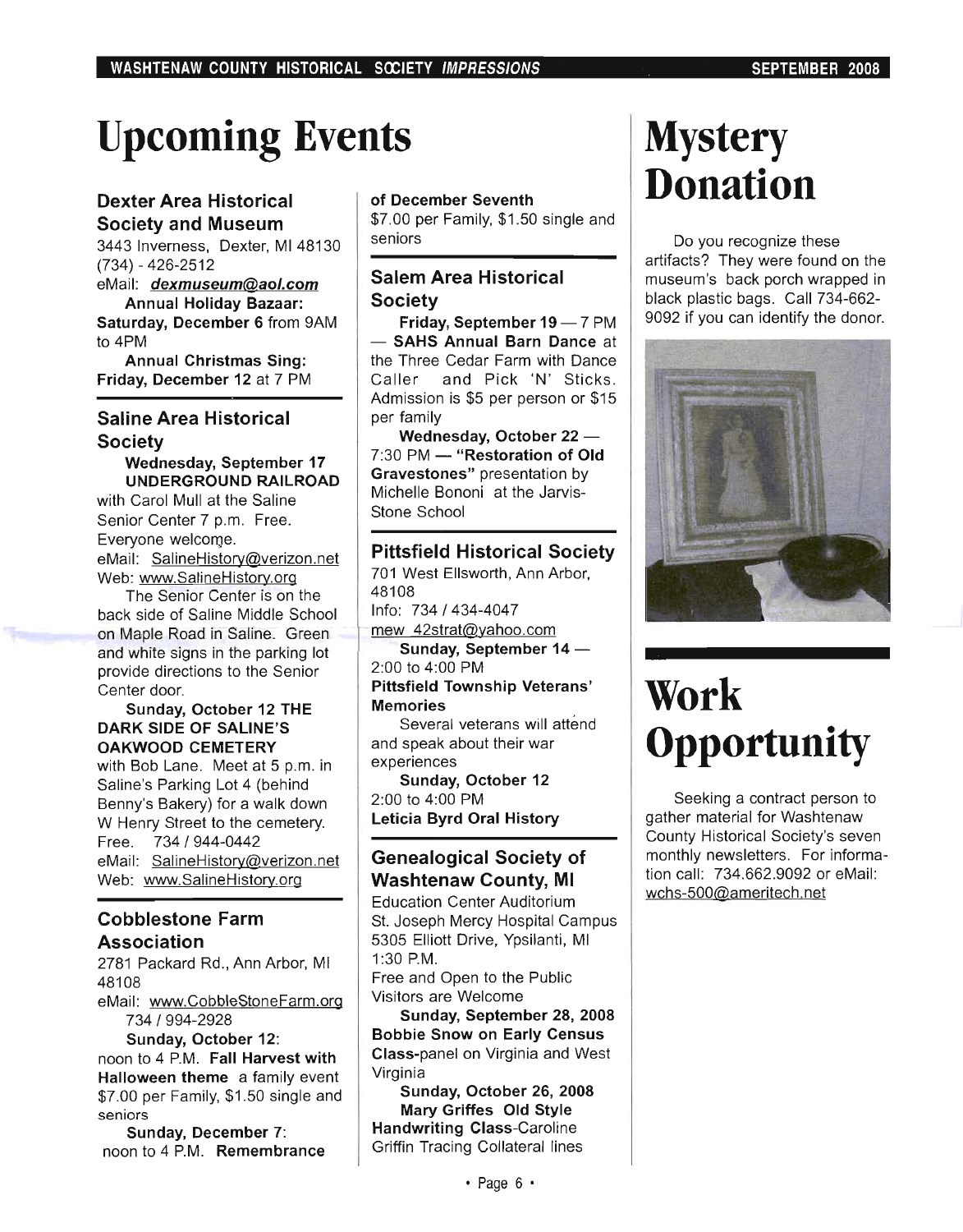## **Antique Novy Family Carriage Donated**



Joshua Robert Jacobson, great-great grandson of Dr. F. N. Novy, *ca.* 1980.

The Society has received several donations over the summer. Among them is a baby carriage purchased by Dr. Frederick G. Novy for his firstborn son Dr. Robert L. Novy in 1892. Dr. Frederick Novy was the chairman of the University of Michigan Department of Biology, founded in 1902, for more than three decades and then served as Dean of the Medical School from 1935-1937. Dr. Robert L. Novy graduated from the Medical School in 1927 and later became president of Blue Cross-Blue Shield of Michigan.

Information provided by Doranne Jacobson, great-granddaughter of Dr. Frederick Novy, indicates that "virtually everyone associated with the baby carriage has lived in Ann Arbor and graduated from the University of Michigan." The family babies have had their portraits taken in the carriage including her daughter, Dr. Laurie Jacobson who was the first sixth-generation graduate. The child in the adjacent photograph is Laurie Jacobson's brother, Joshua Robert Jacobson.

It has been in the family except for a brief time in 1965 when it was restored by Heidi Shultz, a friend of the family, in 1965 and used briefly for her son. She rebuilt a corner of the carriage and recovered the upholstery and umbrella. A date of 1892 was found on the bottom of the carriage. The patent date on the umbrella is June 17, 1884 and on the umbrella holder, April 1, 1881.

The Society thanks Dorothy Novy Wilson, Doranne Jacobson and Cameron Shultz for their generous donation of the carriage.

# **Help Tell the Story!**



**Bach Family Jewelry Box** 

This artifact came from the estate of Anna Botsford Bach. The family was known to exchange silver gifts for important events.

There are a thousand stories about the history of Washtenaw County at the Museum on Main Street. Do you have four hours to volunteer as a docent sharing this history with museum visitors? Join in the fun and excitement of greeting and meeting curious folks of all ages from across the country.

Contact: Susan Nenadic: slnenadic@gmail.com or Joanne Nesbit: mjnesbit@umich.edu



These are examples of artifacts in the WCHS collection-each with a story to tell.

### **World War I Souvenir**

The pillow cover was donated by Betty and Harry Benford as part of a group of artifacts from the estate of her parents, Howard and Edith Smallman. Her father served in World War One and brought the souvenir to his wife.